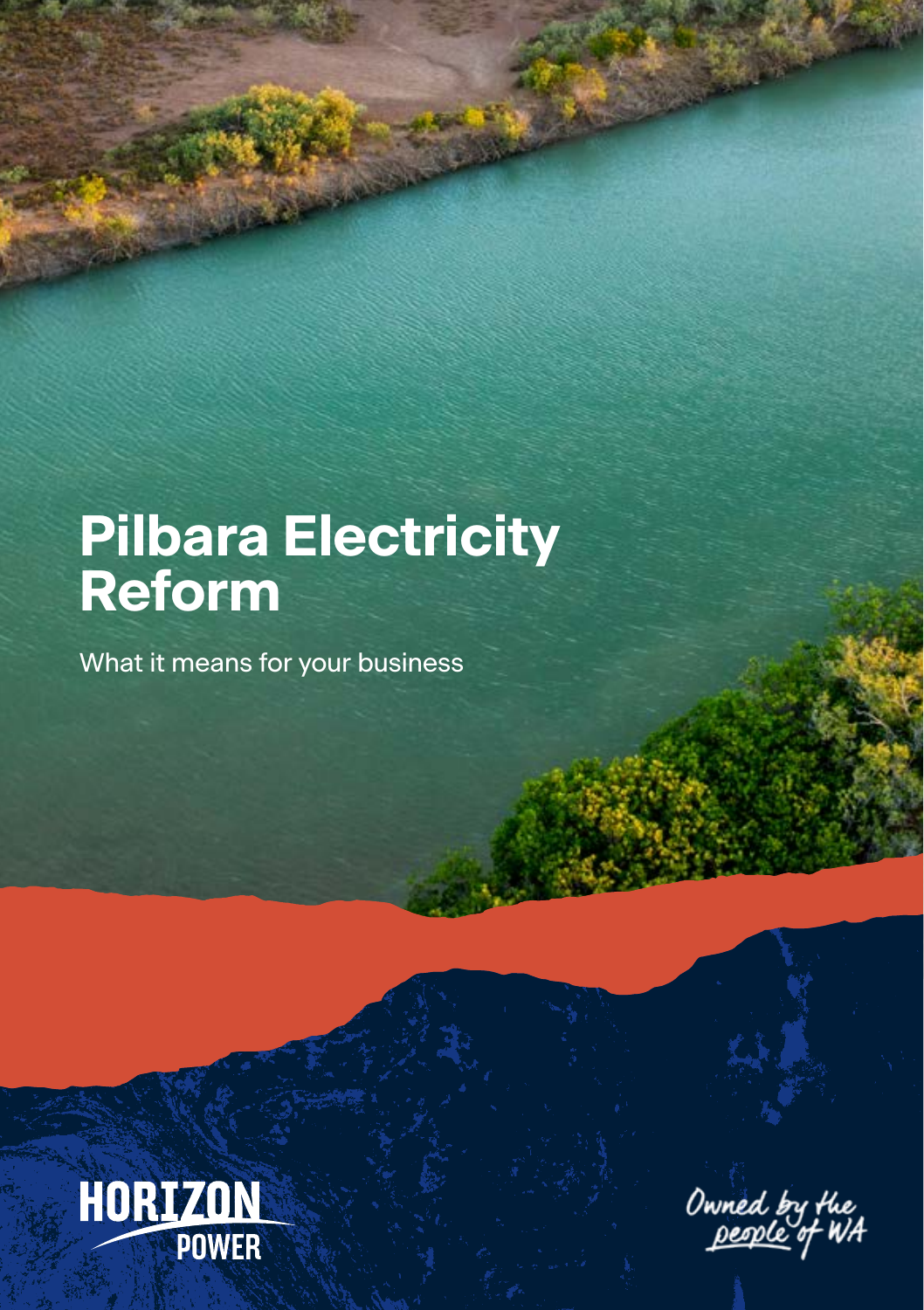## **Pilbara Electricity Reform**

In July 2021, the energy market will open for large customers in the North West Interconnected System (NWIS). This means that customers in the Pilbara region in Western Australia whose energy consumption exceeds 1,200 MWh per annum will have the option to choose their energy retailer.

There will be a lot to navigate during this time, however we will be here to support your business. We're committed to continuing our partnerships to power the Pilbara region's progress.

## **About us**

Horizon Power is Western Australia's regional and remote energy provider powered by an engaged and local workforce with a shared ambition to deliver energy solutions for regional growth and vibrant communities.

We are leading the energy industry as we explore new and innovative ways to develop our renewable energy capability with significant investment in technical trials. Our goal is to provide our customers with more sustainable and more affordable power, and tailored energy solutions for their energy future.

### **Powering regional progress**

We work in the harsh extremes of regional WA with a vast network servicing about 2.3 million square kilometers. That's why it's so important homes and business can trust our vast network will deliver safe and reliable electricity.

We're owned by the people of Western Australia. This means our priorities are never conflicted and we always deliver future-focused energy solutions that benefit your business, the environment, and our local communities.

2 Jan New St

## **Ready to help your business**

#### **Your dedicated business account manager**

Each of our large businesses receive a tailored service from an energy expert from our Account Management Team. We work closely with you to provide tailored energy solutions for your specific business needs, including:

- Finding innovative ways to reduce your energy costs.
- Working with you to help support your future energy strategy.
- Looking at ways to partner with your business to support growth.
- Investigating product solutions for your specific site needs.

#### **Looking at the bigger picture**

We believe that doing better starts by looking at what our customers, community and environment need.

We want to make life better for us all. That's why our Account Management Team works with you to develop an integrated energy solution based on your current and future energy needs to benefit your business and ours.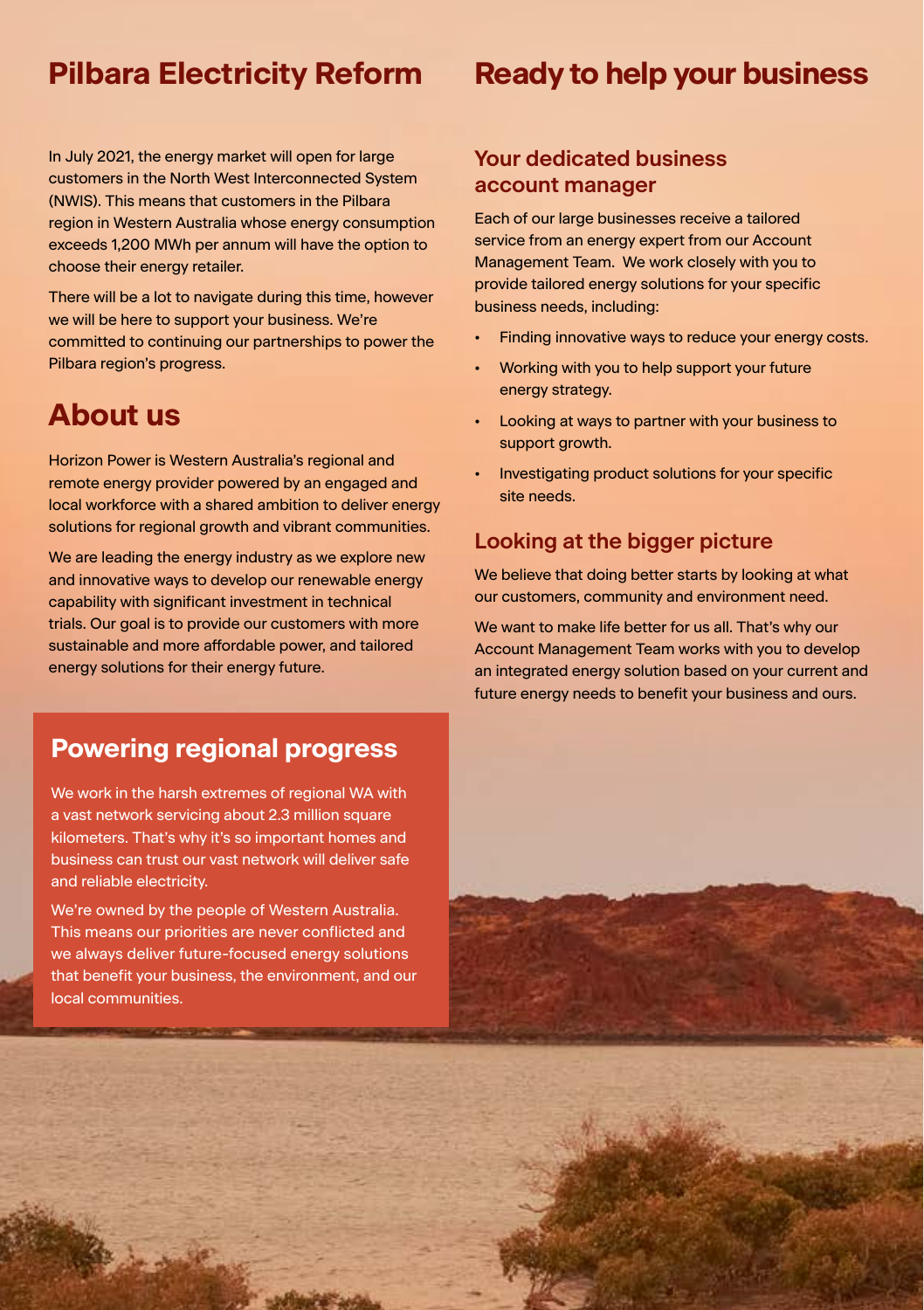## **You've got questions. We've got answers.**

#### **What is the Pilbara Electricity Reform?**

The Pilbara Electricity Reform (also known as the NWIS Reform) is a process where the energy market will open for large customers in the North West Interconnected System (NWIS). This means that customers in the WA Pilbara region whose energy consumption exceeds 1,200 Megawatt hours (MWh) per annum will have the option to choose their energy retailer. These businesses are known as 'contestable customers'.

#### **When does the Pilbara Electricity Reform commence?**

The reform will commence on 1 July 2021.

#### **What is the NWIS?**

The North West Interconnected System (NWIS) refers to the interconnected electricity generation, transmission and distribution infrastructure in the Pilbara region of Western Australia. The NWIS comprises several interconnected networks, owned and operated by different Network Service Providers. Some of these networks, such as Horizon Power's network, are classed as covered networks. Currently the only energy retailer in Horizon Power's network is Horizon Power, however the reform will mean that any retailer will be able to provide energy to our larger customers.

#### **What does 'contestable' mean?**

A business who is contestable will be able to choose their energy retailer.

#### **How does my business become contestable?**

The main criteria for a customer's account to become contestable is for that site to consume over 1,200 MWh per annum.

If a customer has multiple accounts or sites, this will apply only to those consuming over 1,200 MWh. Just as an idea, 1,200 MWh equates to consuming over 100,000 kWh (kilowatt hours or 'units') on your monthly bill.

#### **What can you offer my business if our account is contestable?**

We have a team of professionals who work closely with our large businesses. Plus you know us, so you know we are dedicated to working directly with you to provide custom energy solutions for your business needs.

#### **What will happen once reform commences?**

If your account is contestable, our Account Management Team will reach out to you before reform commences and explain the next steps and the options you have.

#### **Where can I learn more about the NWIS Reform?**

For more information, please read the Pilbara Electricity Reforms and the Electricity Networks Access Code - Coverage Application on wa.gov.au.